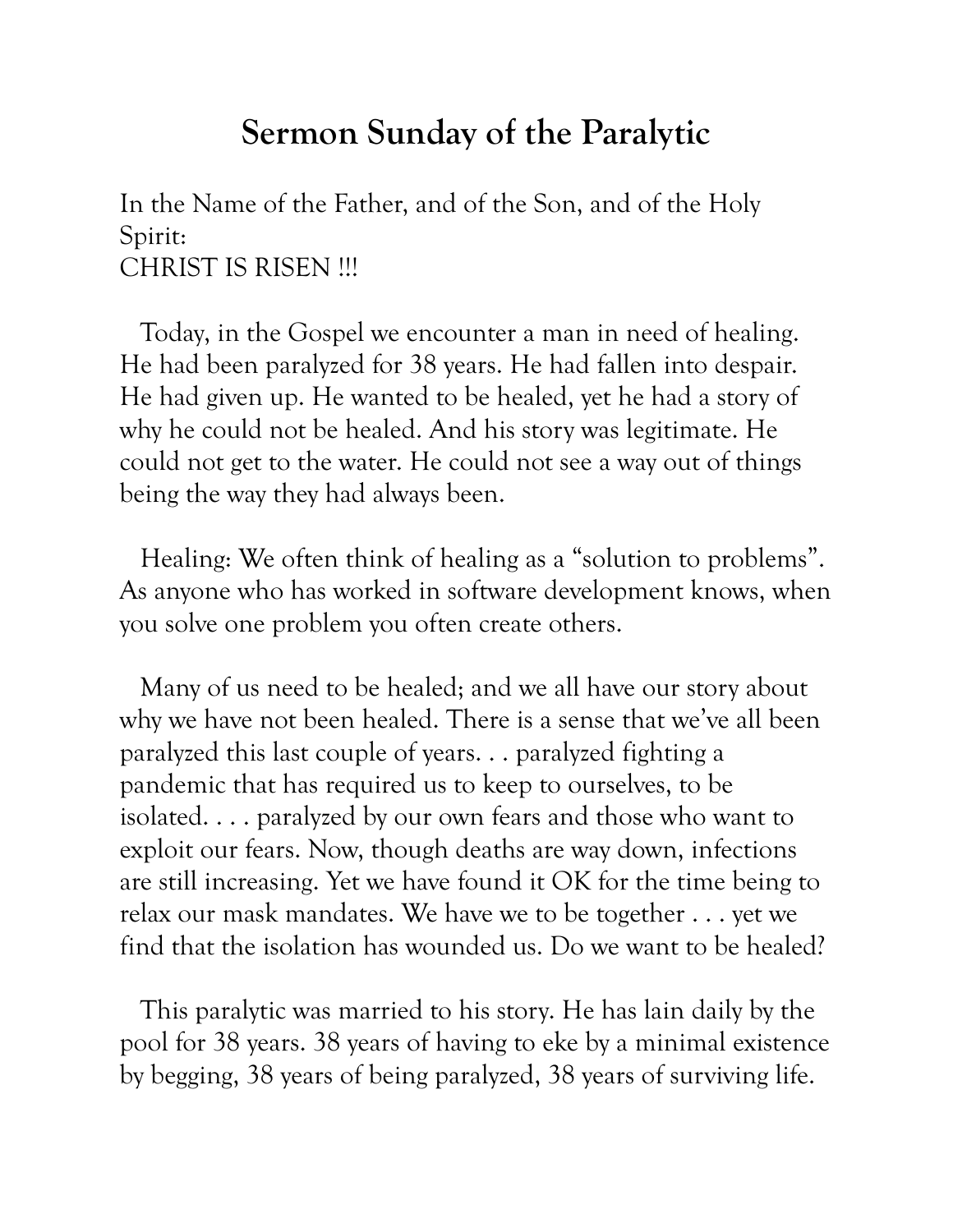Even though it has been hard he has made it these 38 years.

 He could not entertain the possibility that someone was there Who could pull him out of his story — Who could change his story by His Word.

Jesus asks "Do you want to be healed?"

 Jesus does not violate our boundaries. Jesus does not manipulate. Jesus invites; Jesus asks.

Surviving life after 38 years of being paralyzed, he says: "I have no man." He doesn't yet know that the Man he seeks is standing in front of him — the God-man who asks him this simple but difficult question. Tuesday Vespers we will hear how the Church understands Christ as a response to this:

 For thee, I became man; for thee I am clothed in the flesh; yet sayest thou to me 'I have no man'. Arise take up thy bed and walk.

 And so God in the flesh as a man asks him: Do you want to be healed?

 This is not quite so obvious a question as it may appear on the surface. What will being healed mean to this man? It will mean a drastic change in his life. He will now need to work for a living. His life, as he knew it would be over. He would have to start a new life at an age when most had settled into a stable life. He would have to leave many of his friends who also lived daily with many forms of incapacity. They would still be his friends, but he would no longer see them daily. Healing for him will cost him many of his daily comforts. Healing for him means that his survival skills, honed over 38 years, no longer have any meaning.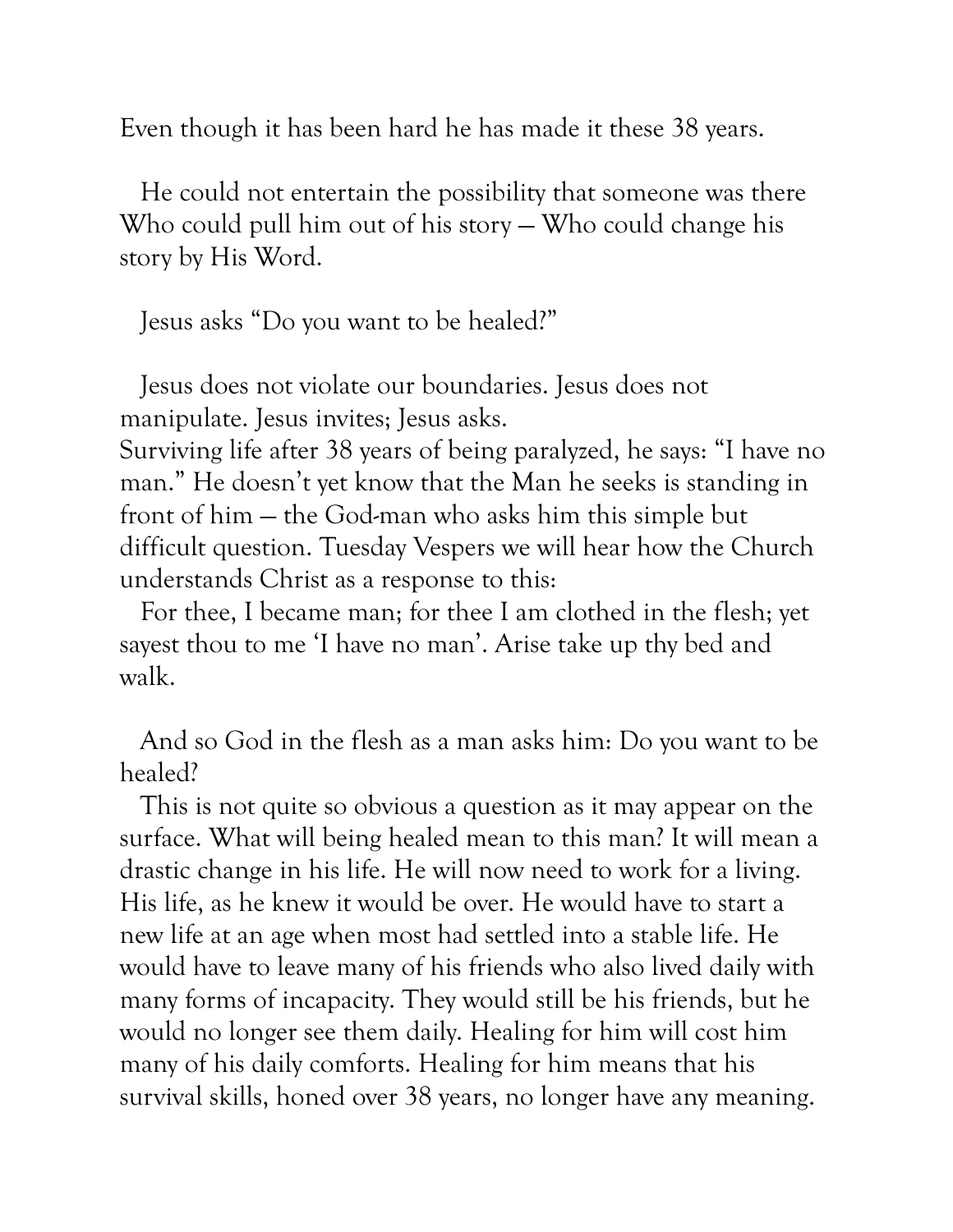He must develop new skills at an older age. He doesn't even know how to answer Jesus' question; instead he gives Him a reason why he is not healed.

And yet Jesus asks him: Do you want to be healed?

Jesus does not address his story, but heals him by His Word.

 And as a healed man he encounters people who have no interest in his healing — people who are toxic to his spiritual health. For him the scribes and pharisees come asking the wrong question: Instead of asking "who healed you?", they asked "who bid you carry your pallet?" Rather than rejoice in his healing, they chose to take offense. And by their taking offense they erect a wall between themselves and God.

We live in a world that is paralyzed. We are paralyzed by many things — mainly Fear and Greed. We move slowly towards our own doom and do little or nothing to prevent it. Instead, we plot ways that we can move to our doom faster: wars, get rich schemes, justifying our hatred, our corruption, our addiction to drama, putting our fellow humans at risk so that we can sell more death. Do we want to be healed?

 As the Kontakion tells us: we need Christ to raise up our soul that is paralyzed. Do we want to be healed? We also are in need of healing.

 Well of course we want to be healed. But just as this was not a simple question for the Paralytic, it is not a simple question for us. Jesus looks at our wounds and seeks to heal us. For some of us, we do not know ourselves well enough to even know the depths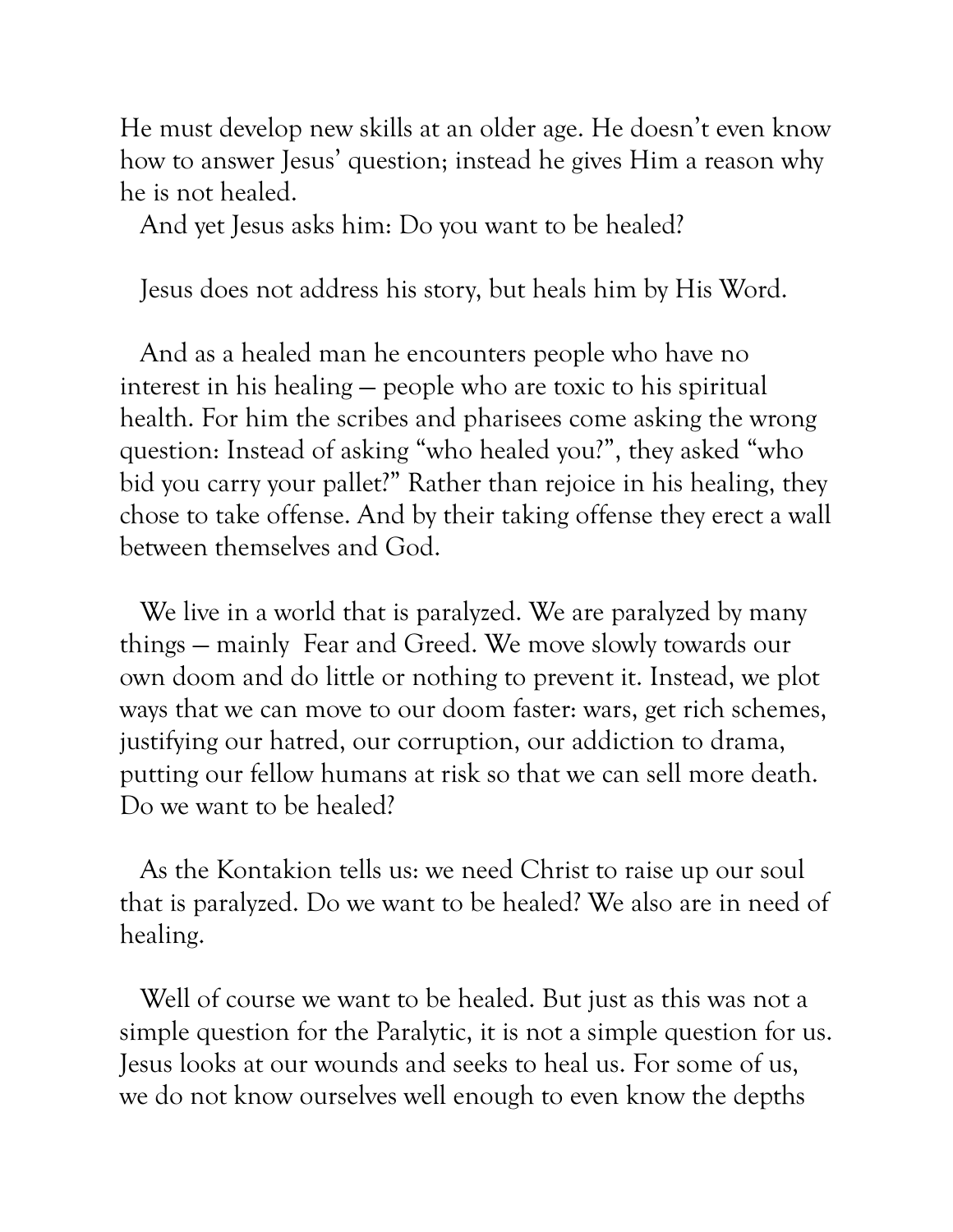of our wounds. For others of us, we know our wounds well. — Like the paralytic we have developed survival strategies that help us get through our life. Our survival strategies work — that is, they help us get through. To be healed of our wounds means that we must develop new strategies for life. But our old strategies worked. Giving them up feels like we are giving up survival. So we hold on to them.

Jesus asks us: Do you want to be healed?

 How are we paralyzed? What has us stuck? How are we like this man's **blind** friends — not able to see what we need to see? Where are we committed to our story to such a point that we don't see healing when it comes to us? Where are we letting this keep us paralyzed?

Do we want to be healed?

 Just as this man encountered toxic people, so we will encounter people who are uncomfortable with us being healed. They too have developed survival strategies. Our healing puts a monkey wrench into their smooth way of getting through life. They would rather we still be paralyzed; they know how to handle us when we are paralyzed. Our healing means that their way of life must change too. They will do their best to keep us in our place — not because they are mean, evil people, but because our healing means their lives change too. And as much as we need to change and to heal, we do not like change, and they do not like change.

Yet Jesus asks: Do you want to be healed?